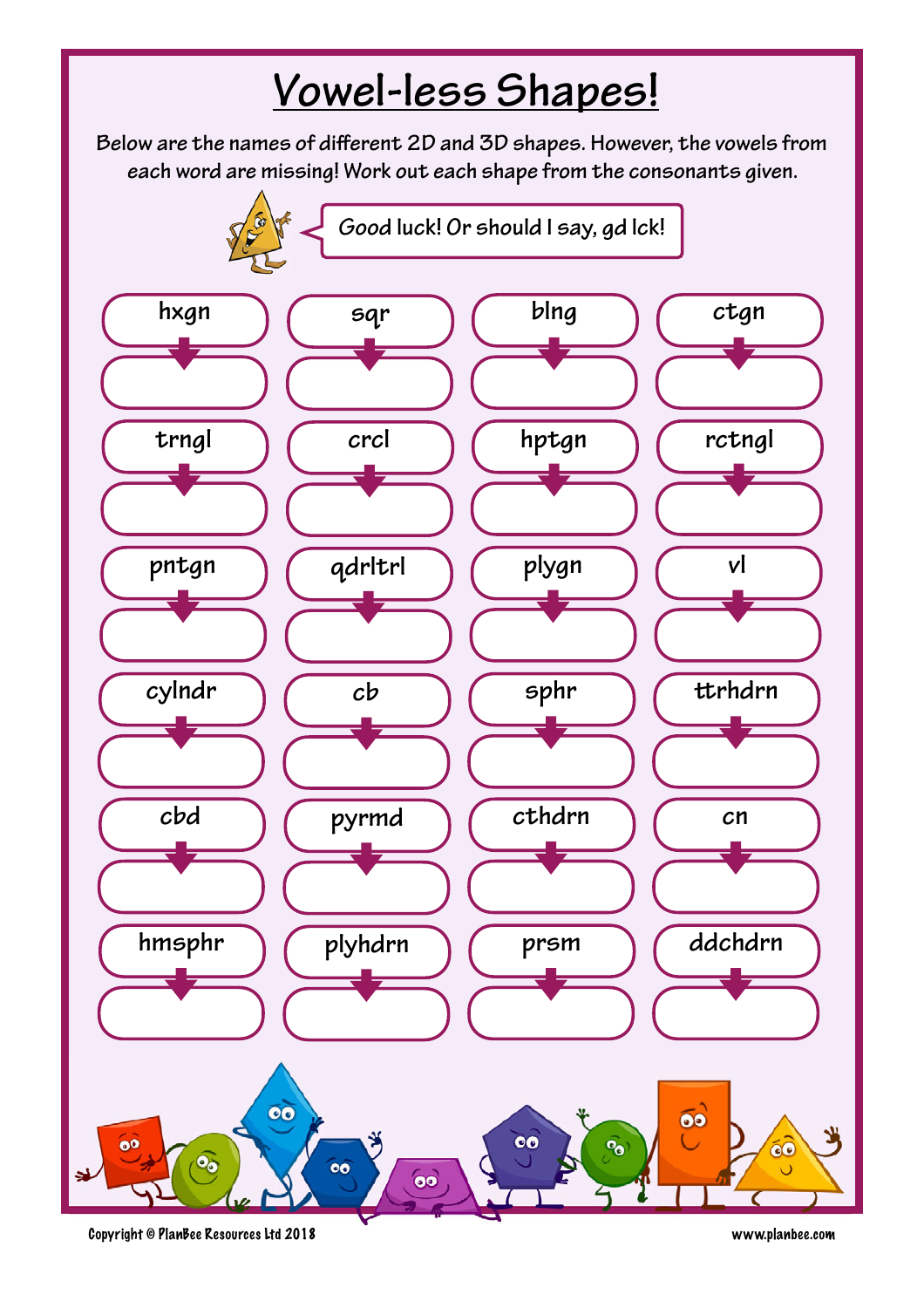#### **Vowel-less Shapes!**

**Below are the names of different 2D and 3D shapes. However, the vowels from each word are missing! Work out each shape from the consonants given.**

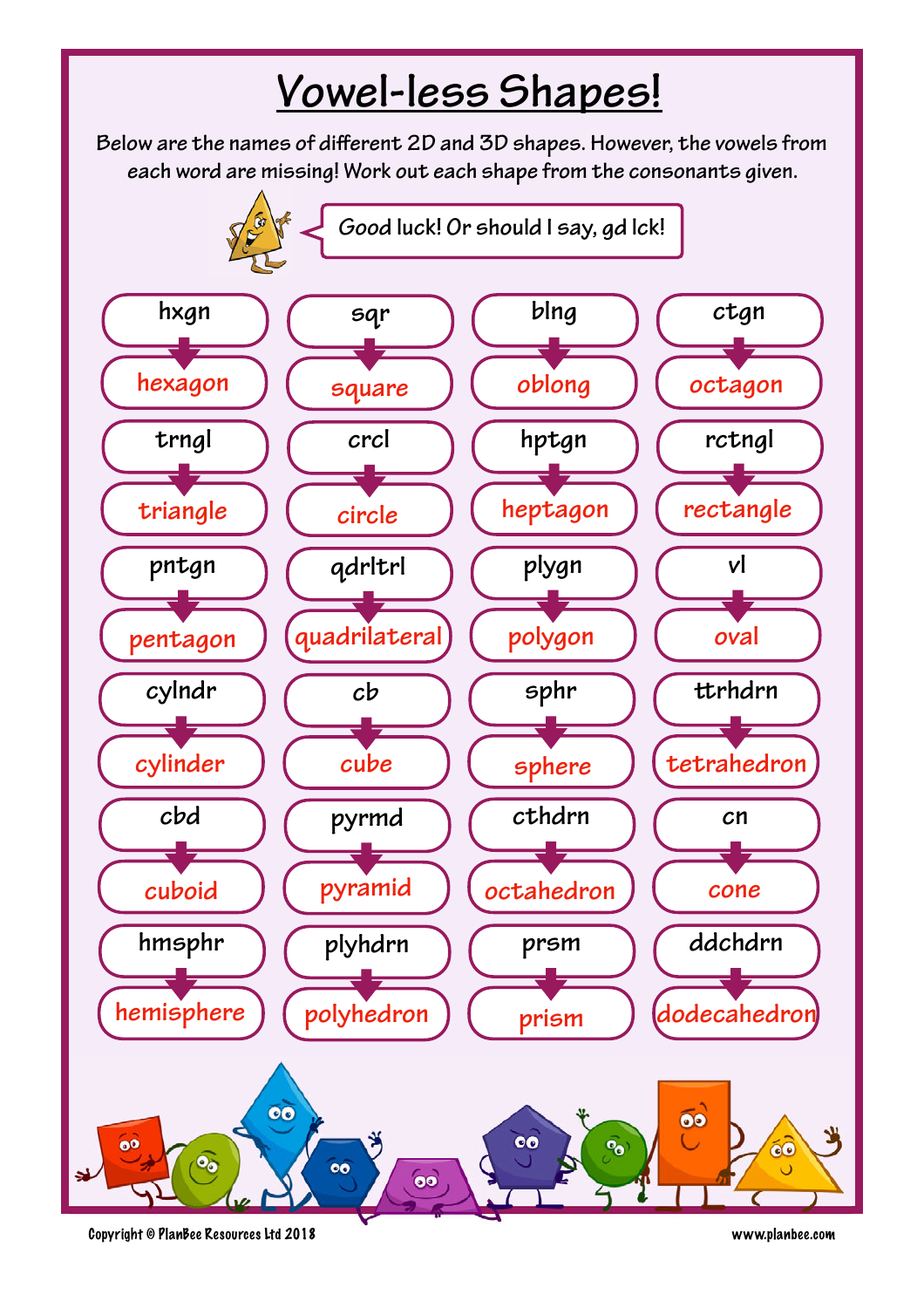## **Vowel-less Operations!**

**Below are the names of different words associated with the four operations However, the vowels are missing! Work out each word from the consonants given.**

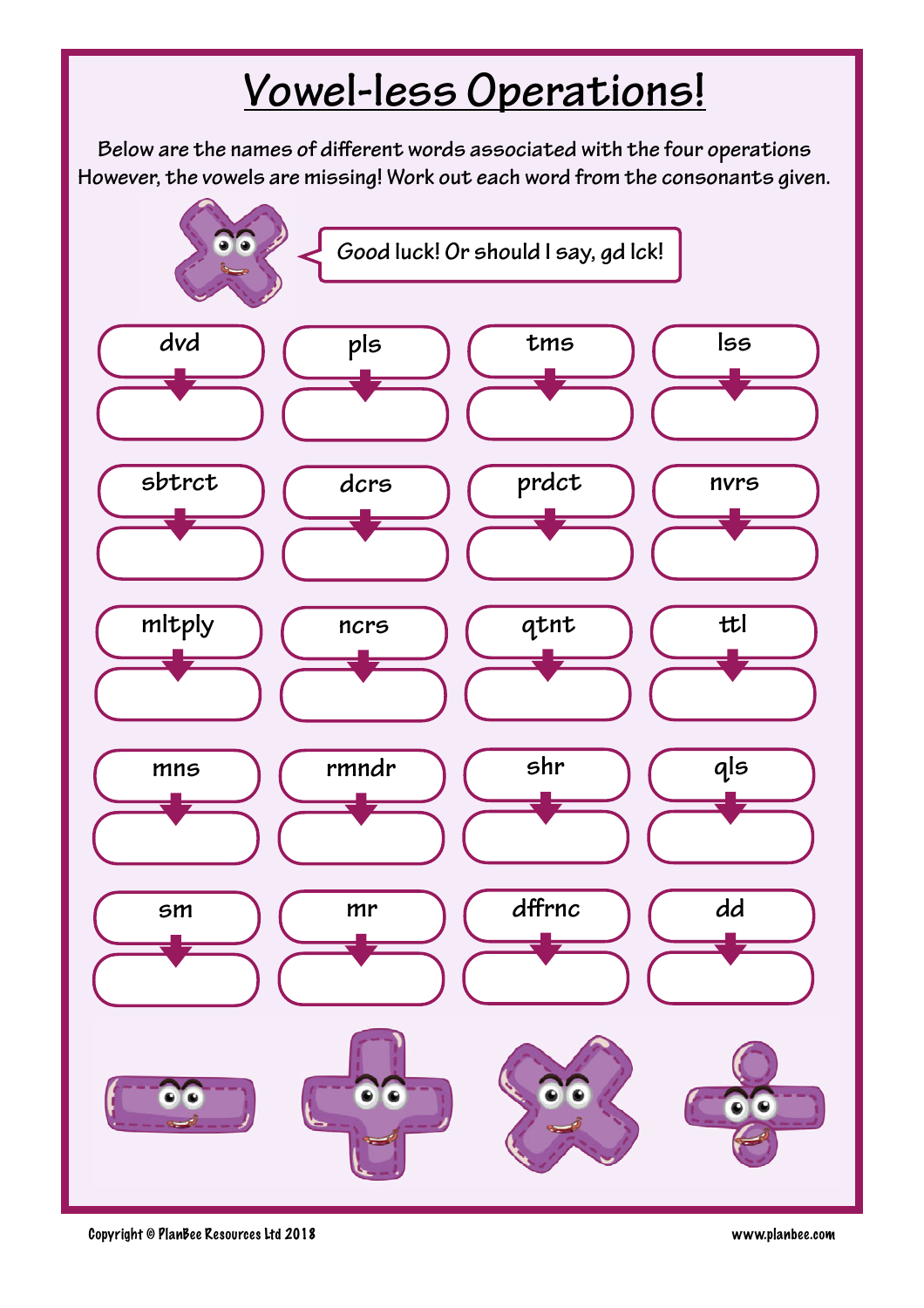# **Vowel-less Operations!**

**Below are the names of different words associated with the four operations However, the vowels from each word are missing! Work out each word from the consonants given.**

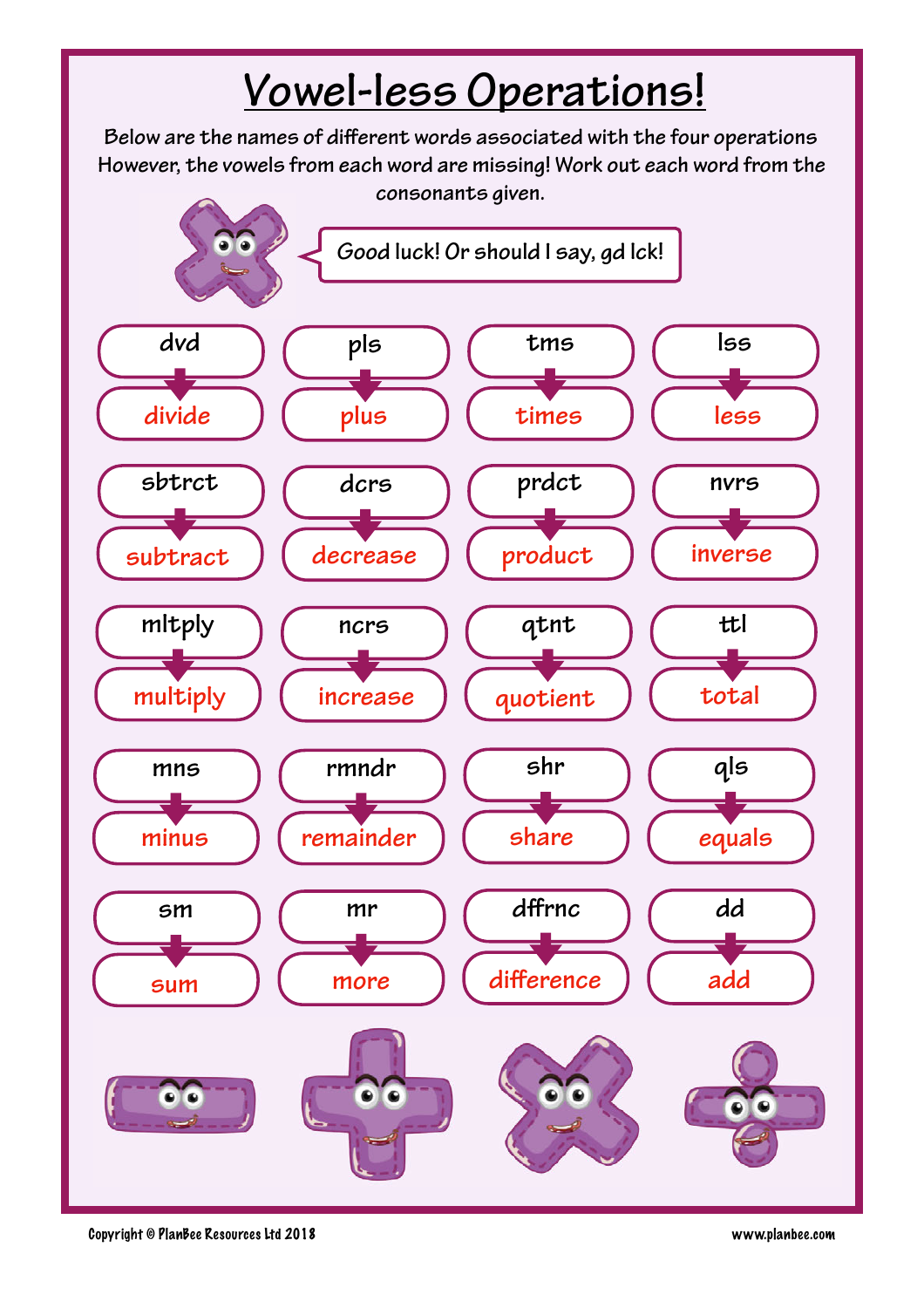## **Vowel-less Measurement!**

**Below are the names of different words associated with measurement. However, the vowels are missing! Work out each word from the consonants given.**

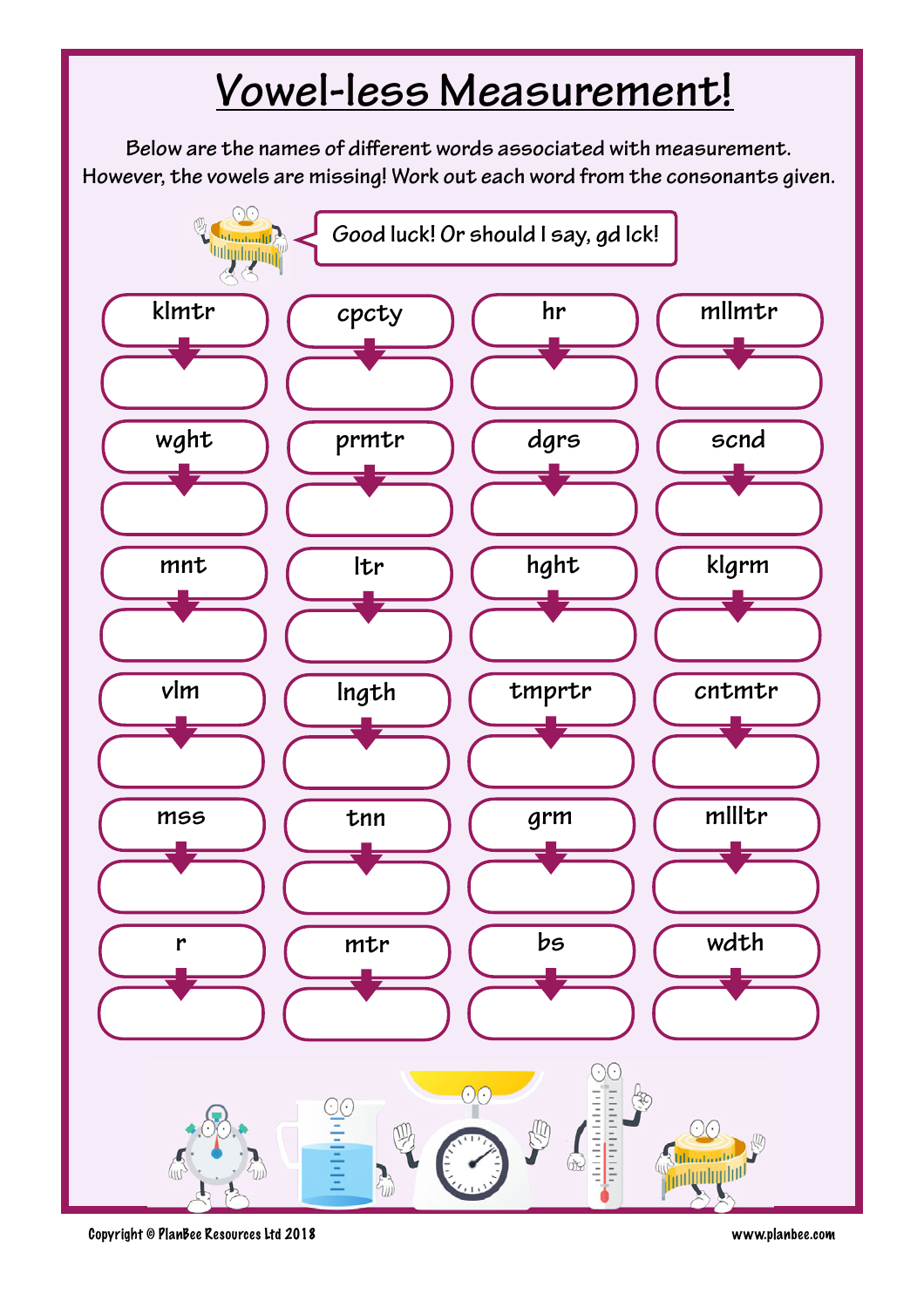## **Vowel-less Measurement!**

**Below are the names of different words associated with measurement. However, the vowels are missing! Work out each word from the consonants given.**

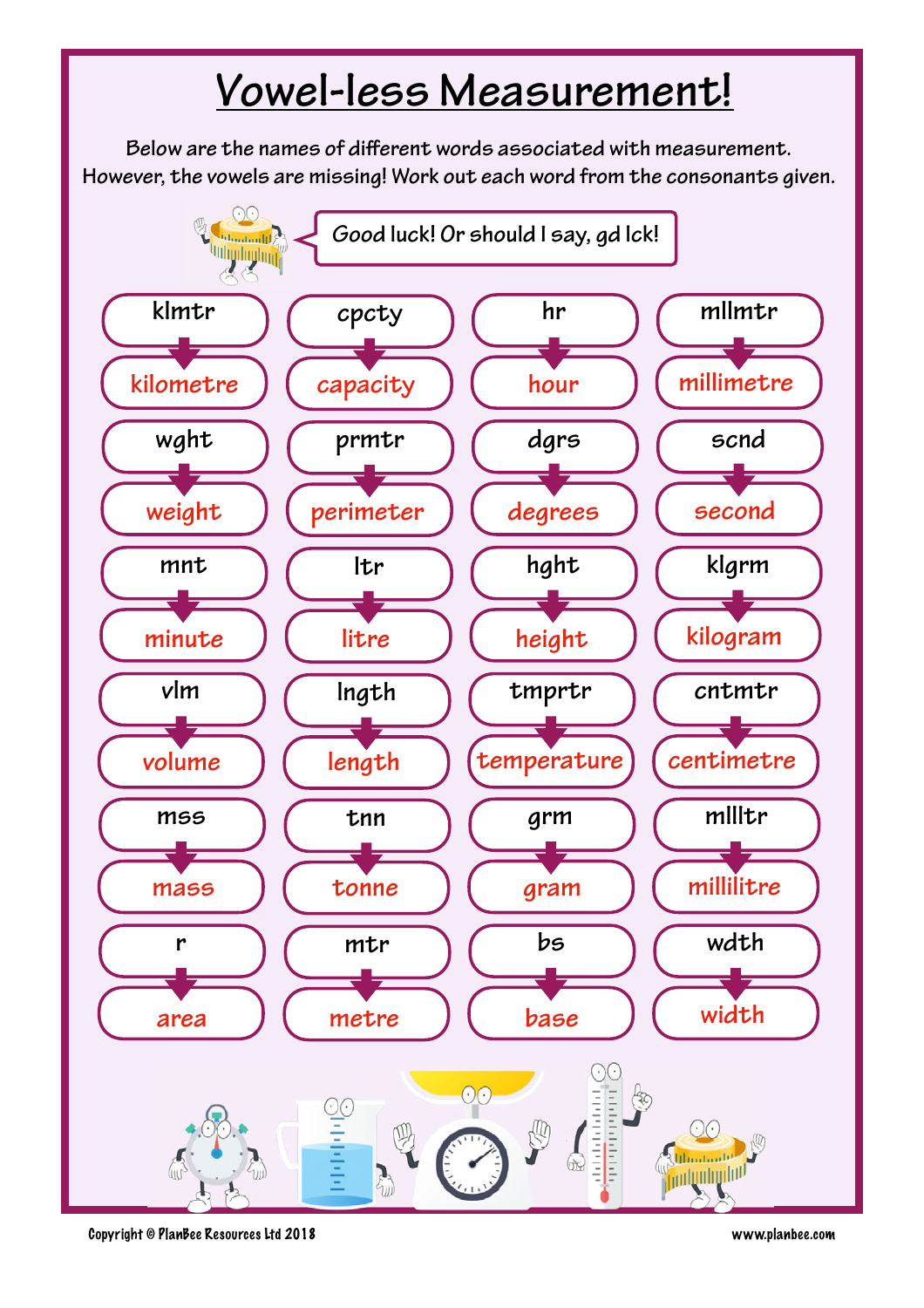#### **Ultimate Vowel-less Maths Challenge!**

**Below are the names of different words associated with all areas of maths. However, the vowels are missing! Work out each word from the consonants given.**